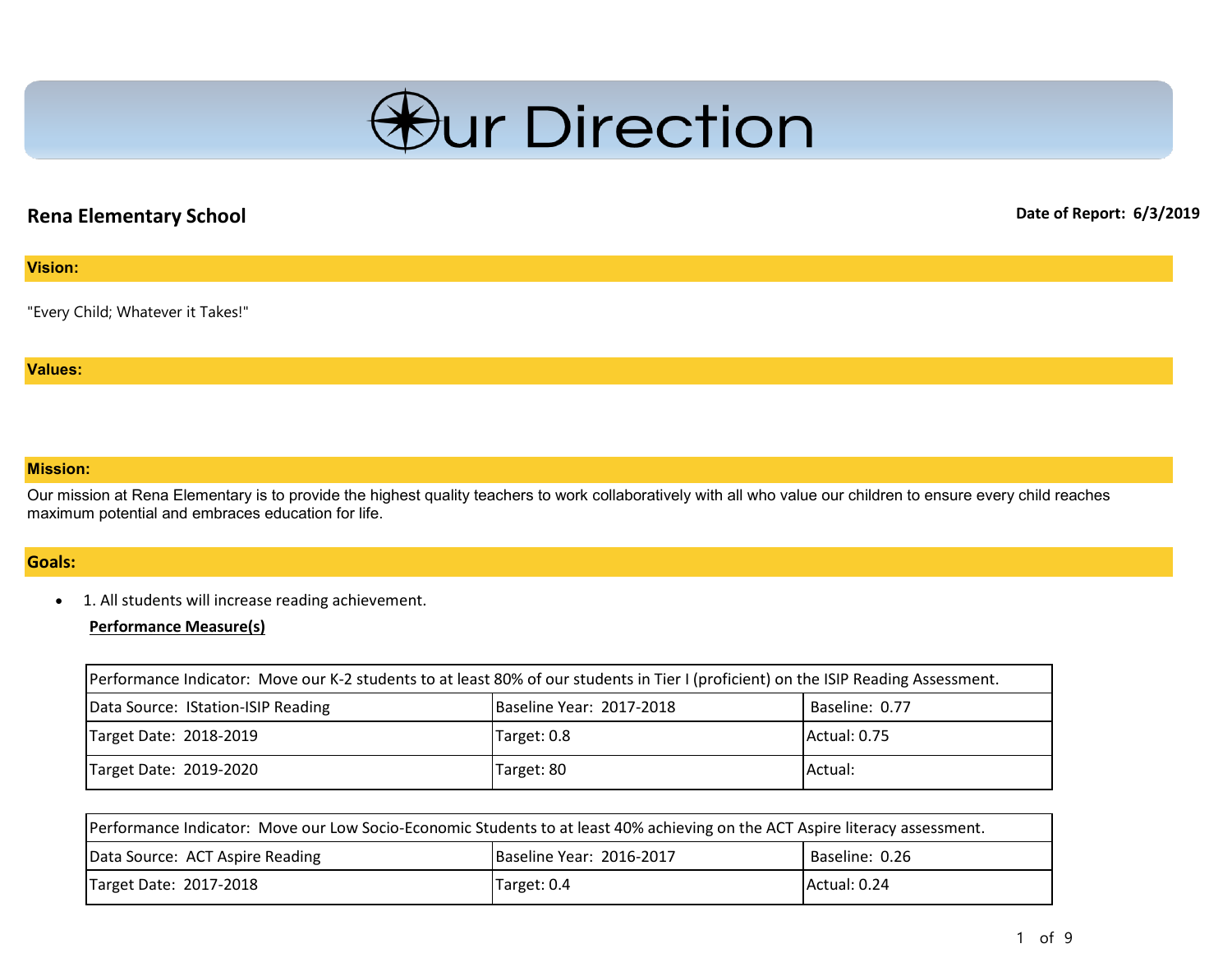| Target Date: 2018-2019 | Target: 0.4 | IActual: |
|------------------------|-------------|----------|
|                        |             |          |

| Performance Indicator: Students in 3rd-5th grade will increase their scores in Reading on the ACT ASPIRE to at least an average of 50%<br>proficient. |  |  |  |  |  |  |
|-------------------------------------------------------------------------------------------------------------------------------------------------------|--|--|--|--|--|--|
| Data Source: ACT Aspire Reading<br>Baseline Year: 2016-2017<br>Baseline: 0.38                                                                         |  |  |  |  |  |  |
| Target Date: 2017-2018<br>Actual: 0.42<br>Target: 0.5                                                                                                 |  |  |  |  |  |  |
| Target Date: 2018-2019<br>Actual:<br>Target: 0.5                                                                                                      |  |  |  |  |  |  |

• 2. All students will increase vocabulary knowledge.

## **Performance Measure(s)**

| Performance Indicator: K-2 Economically Disadvantaged students will increase their ISIP Vocabulary Assessment scores. |  |  |  |  |  |
|-----------------------------------------------------------------------------------------------------------------------|--|--|--|--|--|
| Baseline Year: 2017-2018<br>Data Source: Istation-iSip Vocabulary<br>Baseline: 0.53                                   |  |  |  |  |  |
| Actual: 0.64<br>Target Date: 2018-2019<br>Target: 0.6                                                                 |  |  |  |  |  |
| Target Date: 2019-2020<br>Actual:<br>Target: 0.7                                                                      |  |  |  |  |  |

| [Performance Indicator: K-2 Students will increase their ISIP Vocabulary Assessment scores. |  |  |  |  |  |
|---------------------------------------------------------------------------------------------|--|--|--|--|--|
| Baseline Year: 2017-2018<br>Baseline: 0.64<br>Data Source: iStation-iSip Vocabulary         |  |  |  |  |  |
| Actual: 0.74<br>Target Date: 2018-2019<br>Target: 0.7                                       |  |  |  |  |  |
| Target Date: 2019-2020<br>Actual:<br>Target: 0.8                                            |  |  |  |  |  |

| Performance Indicator: Students in 3rd-5th grade will increase their scores in Vocabulary on the Istation Assessment. |  |  |  |  |  |  |
|-----------------------------------------------------------------------------------------------------------------------|--|--|--|--|--|--|
| Baseline Year: 2018-2019<br>Baseline: 0.7<br>Data Source: Istation                                                    |  |  |  |  |  |  |
| Actual: 0.7<br>Target Date: 2018-2019<br>Target: 0.8                                                                  |  |  |  |  |  |  |
| Target Date: 2019-2020<br>Target: 0.8<br>Actual:                                                                      |  |  |  |  |  |  |

• 3. All students will increase math achievement.

## **Performance Measure(s)**

| Performance Indicator: ACT Aspire 3-5 students will increase their average math scores. |  |  |  |  |  |
|-----------------------------------------------------------------------------------------|--|--|--|--|--|
| Baseline Year: 2016-2017<br>Baseline: 0.6<br>Data Source: ACT Aspire Math               |  |  |  |  |  |
| Actual: 0.63<br>ITarget: 0.65<br>Target Date: 2017-2018                                 |  |  |  |  |  |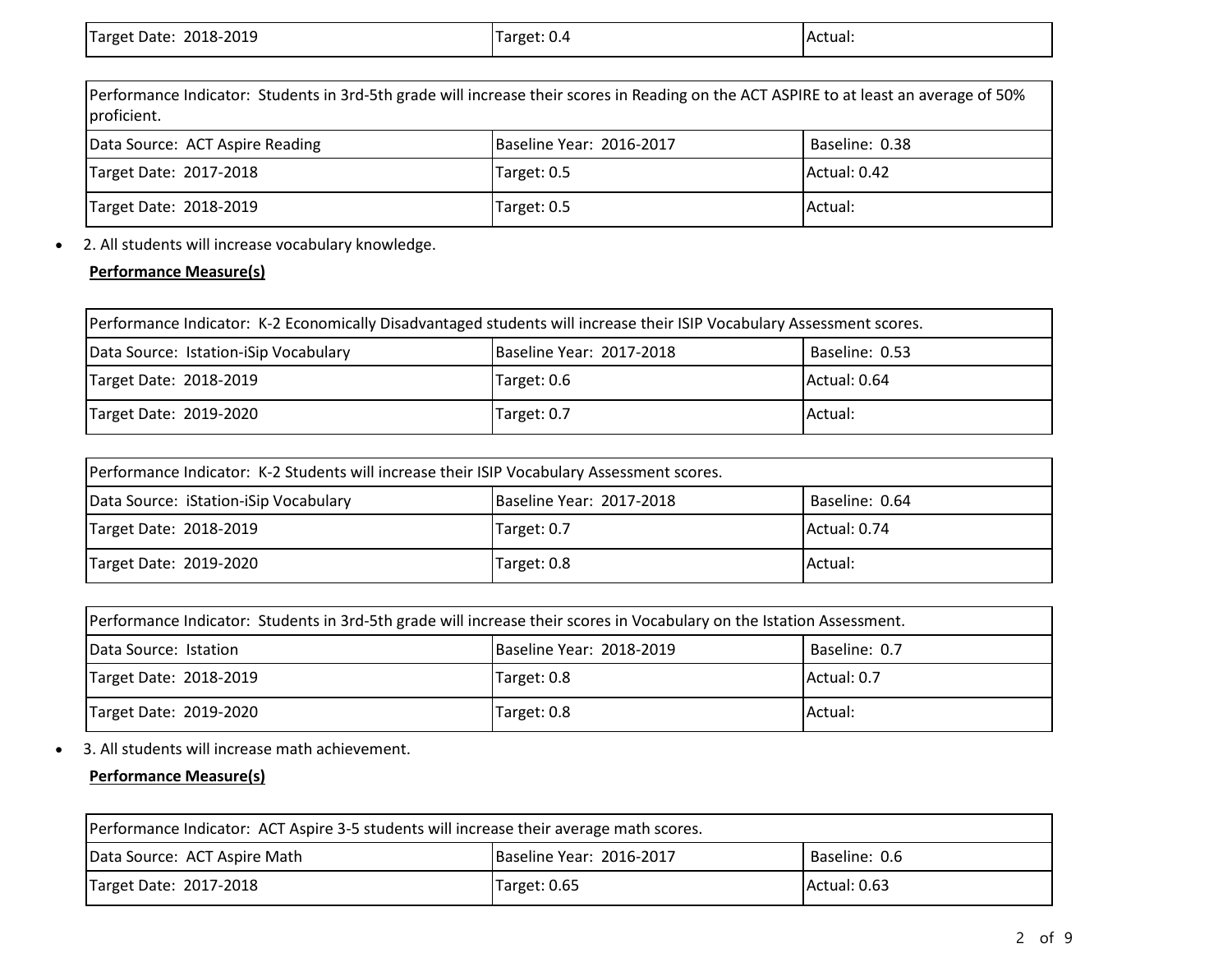| Target Date: 2018-2019 | Target: 0.65 | Actual: |
|------------------------|--------------|---------|
|                        |              |         |

| Performance Indicator: K-2 Students will increase their average percent of students scoring proficient on the math section of iSIP. |  |  |  |  |  |  |
|-------------------------------------------------------------------------------------------------------------------------------------|--|--|--|--|--|--|
| Baseline Year: 2017-2018<br>Baseline: 0.8<br>Data Source: Istation-iSip Math                                                        |  |  |  |  |  |  |
| Target Date: 2018-2019<br>Actual: 0.81<br>Target: 0.83                                                                              |  |  |  |  |  |  |
| Target Date: 2019-2020<br>Target: 0.85<br>Actual:                                                                                   |  |  |  |  |  |  |

#### **Data Review:**

#### **Needs Assessments, Accreditation Reports, Similar Feedback:**

#### **Rena Comprehensive Needs Assessment 2019-2020**

Rena has 457 students enrolled. Rena Elementary is primarily Caucasian. We have 78.49% Caucasian, approximately 11%, and 5% Hispanic. Approximately 4% of our students are served in our Gifted and Talented Program, and 12.64% of our students receive services through our special education program. Approximately 43 % of our students receive free or reduced meals. The percent of students receiving free or reduced meals has steadily increased over the last 5 years until 2017-2018 school year when the percentage decreased from 53%. During our analysis of demographic data, we found we have maintained a good attendance rate at approximatley 95%. Our Student Engagement Score is 80% on our School Report Card, so we do have some room for improvement with attendance. We currently send letters to parents to encourage good attendance after a child misses 5 days and 10 days in a semester. We also encourage good attendance through providing awards and recognitions to our students for good attendance.

Through our needs assessment, we reviewed our technology inventory and use. Our technology review indicated, although we replaced several technology items during the 2017-2018 school year and the 2018-2019 school year; we still need to replace several outdated technology tools. We added additional technology to allow students opportunity to become more technology literate. In the last two years we have added three iPad carts and 9 Chromebook Carts. Our 2017-2018 data disaggregation shows discrepancies in achievement, among our various populations and between ACT Aspire and District Assessments. Our overall 2018 ESSA Index Score is 74.62. As we looked at the Two Year School Index Scores by Subgroup, we found we have made improvements in our white subgroup, our ELL subgroup and our Students with Disabilities Subgroup from 2017 to 2018 with the greatest improvement in our Students with Disabilities subgroup. Our students with disabilities subgroup continues to be our lowest performing group as well as our economically disadvantaged.

We collected and analyzed teacher perception survey data from our SAI Professional Development Survey and discovered a need to provide more differentiated professional development, more training in technology as well as keeping our students engaged and working with students of poverty. In addition, we need to provide our specialty staff with subject specific professional development integrated with mathematics and literacy. Through team meeting conversations, our teachers voiced a need for more training in teaching vocabulary and working with students falling well below level in reading, especially in 3rd-5th grade.

We collected and analyzed parent perception survey data. The results of the analysis indicate we need to provide more parent training on how to help children with school work at home. This information, combined with the percentage of people who attended our parent trainings last year, it is obvious we need to do something to increase participation in parent training.

Rena has a Student Intervention Team to assist classroom teachers in their efforts to intervene on behalf of struggling students and meet their social, emotional,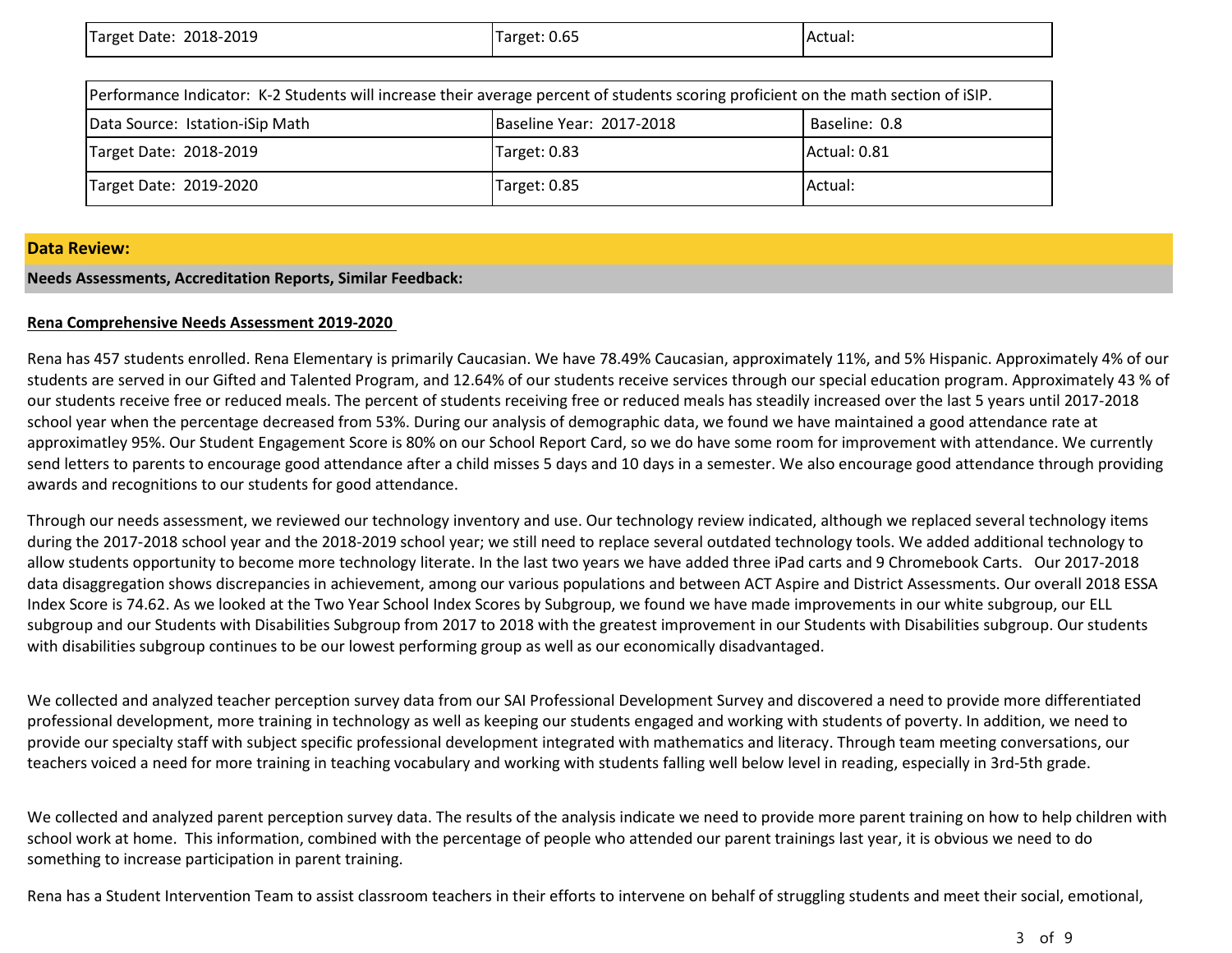behavioral and academic needs. Once struggling students have been monitored and no progress or very little progress is being made with interventions, then students are referred for further assessment (i.e. special education, Dyslexia Screening, etc.) If identified as having a learning disability or having markers of Dyslexia, etc., students receive services from a trained professional.

#### **Literacy Plan 2019-2020**

Rena Elementary utilizes the five essential components of reading as well as writing instruction in our literacy plan. We will provide professional development on the science of reading yearly.

- 1. Phonemic Awareness: Haggerty Program
- 2. Phonics: Fundations for K-3; 95 Percent Group/Muti-Syllabic Response Cards 4-5 and Word Journeys
- 3. Fluency: Interactive Read Aloud
- 4. Comprehension: Calkins Units of Study for Reading
- 5. Vocabulary: Interactive Read Aloud, Vocabulary Surge (Grades 4 & 5)
- 6. Writing: Calkins Units of Study for Writing

#### **ACT Aspire and iSip Data Review and Goals**

#### **Reading**

Based on our ACT Aspire data analysis, we came to the conclusion that reading is our greatest need within the literacy area. Increasing our reading scores on the ACT Aspire and on iSip will be one of our goals. Through our analysis of ISIP data, we found phonics and phonemic awareness to be an area of concern. Improving our phonemic awareness and phonics instruction will help improve our overall percentage of students performing at grade level in reading. To improve our instruction in phonics we will:

**[Implement](implement:Fund)**[: Funda](implement:Fund)tions Phonics Curriculum( Grades K-3)/95 Percent Group Multi-Syllabic Response Cards (Grades 4-5)

**Professional Development**: District will provide Program Sponsored Professional Development for all K-5 staff as well as our special education resource and intervention teachers Support professional development will be provided in team meetings throughout the school year. Rise training will continue to be provided for teachers who have not attended. Person Responsible: Principal/Assistant Principal

Parent Involvement: We will send home information to parents regarding the new phonics and phonemic awareness programs and how parents can help their students at home. Person Responsible: Parent Involvement Coordinator

**Monitor:** Principal and Assistant Principal will conduct monthly classroom walk-throughs to check for implementation.

**Evaluation:** iStation, DIBELS and PAST Assessment data will be reviewed quarterly to determine effectiveness of program. Person Responsible: Assistant Principal/Principal

**Purchases:** Materials and supplies to support the implementation of Fundations and 95 Percent Group, including technology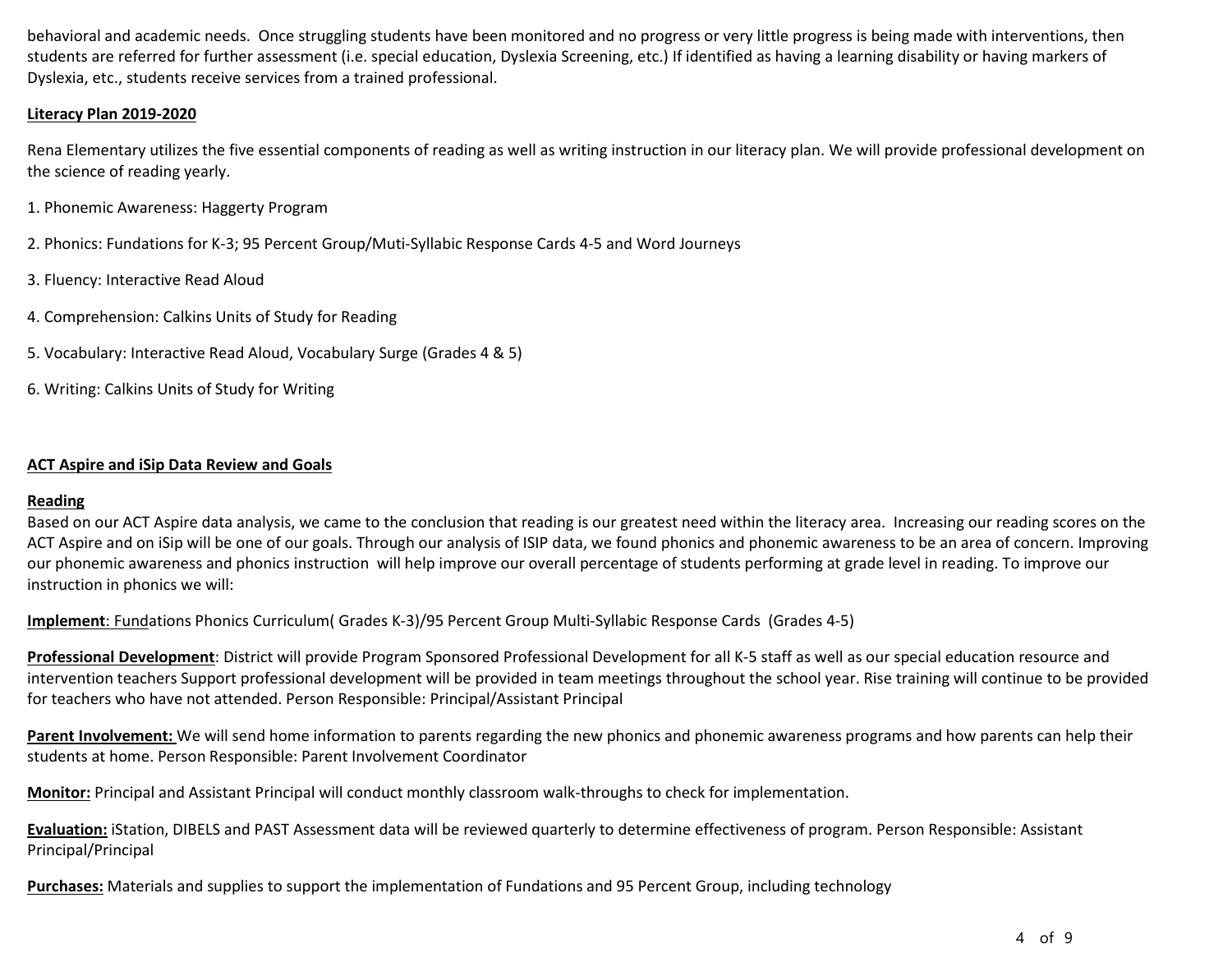#### **Math**

Through our data analysis of ACT Aspire scores we came to the conclusion that our greatest need is number sense and solving multistep problems. Our K-2 Math Scores show growth from last year with an average of 86% scoring at Tier I. Last year an average of 74% scored at Tier I. We need to raise the number of students scoring proficient on the ACT Aspire Math Assessment by increasing knowledge of number sense and solving multistep problems.

**Implementation:** Provide small group instruction to students not proficient in structuring numbers to the appropriate level for each grade.

Person Responsible: Principal/Assistant Principal

**Professional Development:** During team meetings, teachers will review structuring assessments and plan small group instruction for students who are not proficient in structuring.

Person Responsible: Principal/Assistant Principal

**Parent Involvement:** Information on expectations and materials for parents to work with their children will be sent home.

Person Responsible: Parent Involvement Coordinator

**Monitor:** We will ensure small group instruction is going on in each classroom.

Person Responsible: Principal/Assistant Principal

**Evaluation:** Formative assessments, ACT Aspire Assessment and iSIP Assessment

Purchases: Materials and supplies, as well as technology, will be purchased to support the implementation of small group math instruction.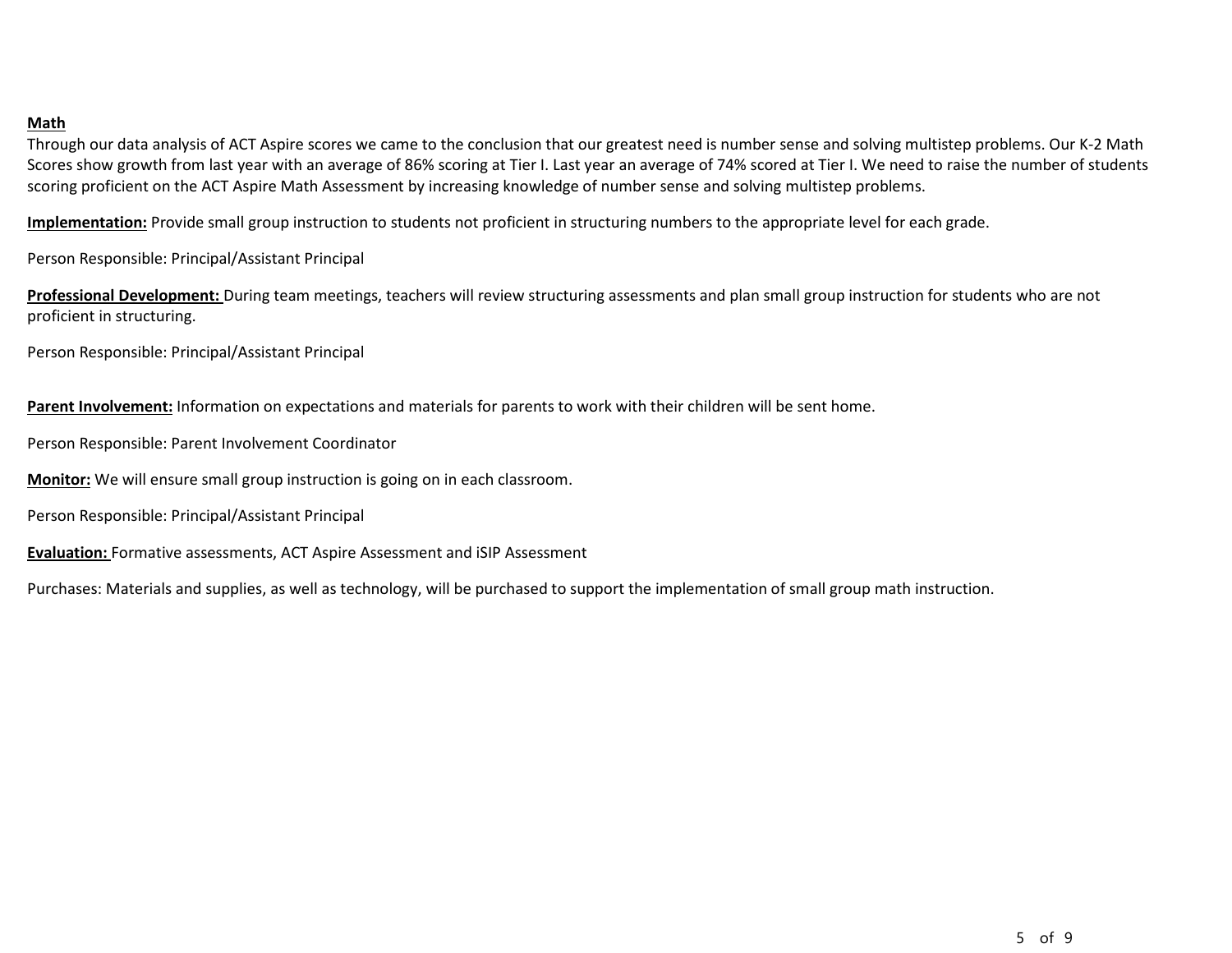#### **Student Outcome Data:**

| <b>ESSA</b> | All Students | Black<br>Disadvantaged | Hispanic | White | Econ  | ELL   | Students w/Disabilities |
|-------------|--------------|------------------------|----------|-------|-------|-------|-------------------------|
| 2016 Scores | 72.31        | 62.67                  | 64.18    | 72.43 | 69.69 | 75.78 | 55.55                   |
| 2017 Scores | 73.39        | 84.54                  | 74.8     | 72.4  | 71.21 | 76.38 | 56.92                   |
| 2018 Scores | 74.62        | 80.16                  | 73.32    | 73.88 | 70.68 | 78.30 | 60.94                   |

#### ACT Aspire Data

ACT Aspire Scores for English Language Arts All Students: 2016-45.33% 2017-47.47% 2018-45.03%

2 Year Composite-46.34% 3 Year Composite-45.94%

ACT Aspire Scores for English Language Arts Economically Disadvantaged: 2016-35.12% 2017-39.42% 2018-44.5%

\_\_\_\_\_\_\_\_\_\_\_\_\_\_\_\_\_\_\_\_\_\_\_\_\_\_\_\_\_\_\_\_\_\_\_\_\_\_\_\_\_\_\_\_\_\_\_\_\_\_\_\_\_\_\_\_\_\_\_\_\_\_\_\_\_\_\_\_\_\_\_\_\_\_\_\_\_\_\_\_\_\_\_\_\_\_\_\_\_\_\_\_\_\_\_\_\_\_\_\_\_\_\_\_\_\_\_\_\_\_\_\_\_\_\_\_

\_\_\_\_\_\_\_\_\_\_\_\_\_\_\_\_\_\_\_\_\_\_\_\_\_\_\_\_\_\_\_\_\_\_\_\_\_\_\_\_\_\_\_\_\_\_\_\_\_\_\_\_\_\_\_\_\_\_\_\_\_\_\_\_\_\_\_\_\_\_\_\_\_\_\_\_\_\_\_\_\_\_\_\_\_\_\_\_\_\_\_\_\_\_\_\_\_\_\_\_\_\_\_\_\_\_\_\_\_\_\_\_\_\_\_\_\_\_\_

\_\_\_\_\_\_\_\_\_\_\_\_\_\_\_\_\_\_\_\_\_\_\_\_\_\_\_\_\_\_\_\_\_\_\_\_\_\_\_\_\_\_\_\_\_\_\_\_\_\_\_\_\_\_\_\_\_\_\_\_\_\_\_\_\_\_\_\_\_\_\_\_\_\_\_\_\_\_\_\_\_\_\_\_\_\_\_\_\_\_\_\_\_\_\_\_\_\_\_\_\_\_\_\_\_\_\_\_\_\_\_\_\_

2 Year Composite-37.07% 3 Year Composite-39.68%

ACT Aspire Scores for Mathematics All Students: 2016-56.00% 2017-59.60% 2018-63.77%

2 Year Composite-57.68% 3 Year Composite-59.79%

ACT Aspire Scores for Mathematics Economically Disadvantaged: 2016-49.22% 2017-58.65% 2018-49%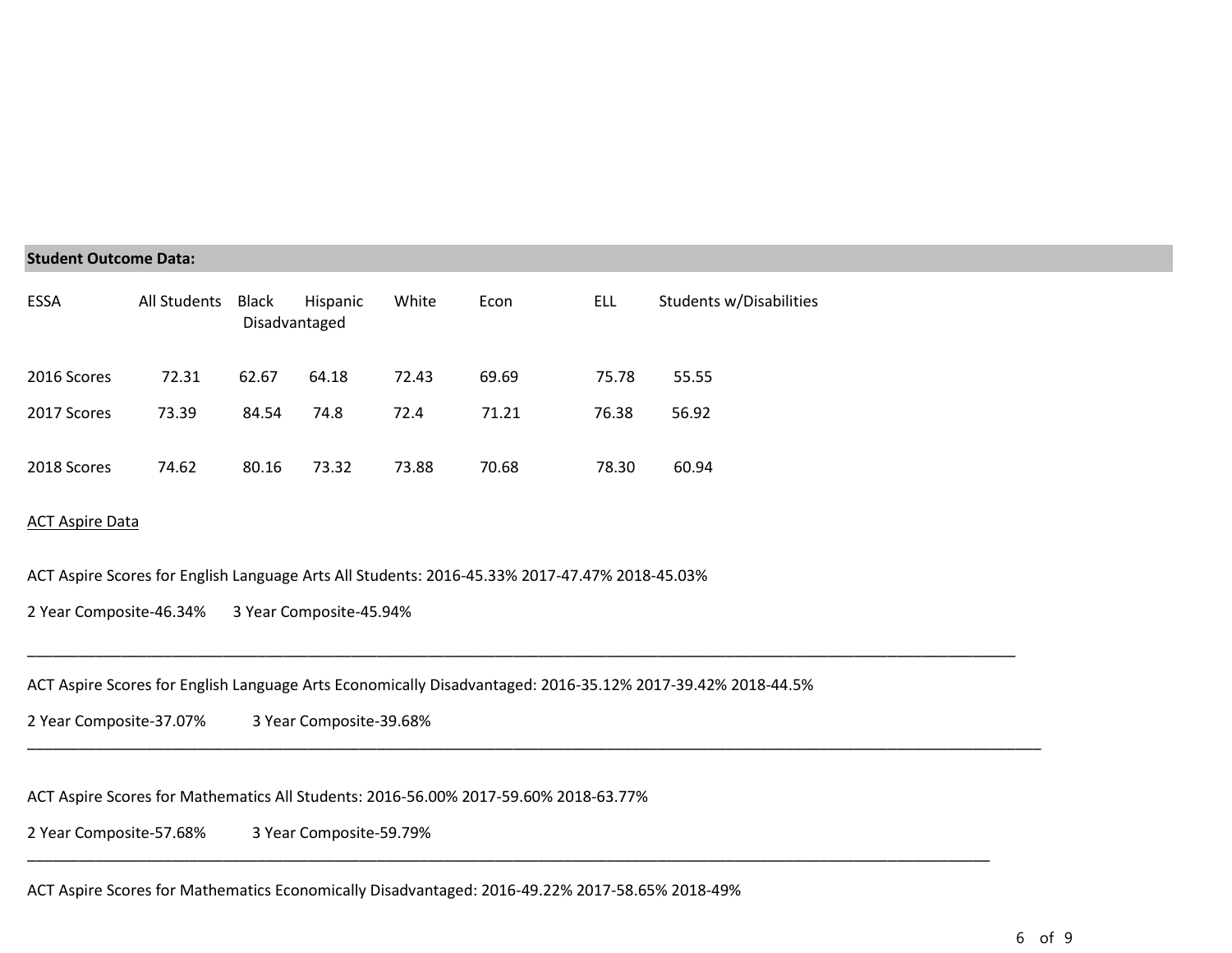#### **ISIP Data**

#### **ISIP Reading Comparison Scores**

April 2018 ISIP Reading Scores for Kindergarten Tier 1-71%, Tier 2-15%, Tier 3-15% April 2019 ISIP Reading Scores for Kindergarten Tier 1-70%, Tier 2-18%, Tier 3-13%

April 2018 ISIP Reading Scores for 1st Grade Tier 1-76%, Tier 2-17%, Tier 3-7% April 2019 ISIP Reading Scores for 1st Grade Tier 1-74%, Tier 2-10%, Tier 3-16%

April 2018 ISIP Reading Scores for 2nd Grade Tier 1-84%, Tier 2-8%, Tier 3-8% April 2019 ISIP Reading Scores for 2nd Grade Tier 1-82%, Tier 2-15%, Tier 3-3%

#### **ISIP Math Comparison Scores**

April 2018 ISIP Math Scores for Kindergarten Tier 1-69%, Tier 2-15%, Tier 3-16% April 2019 Math Scores for Kindergarten Tier 1-75%, Tier 2-13%, Tier 3-13%

April 2018 ISIP Math Scores for 1st Grade Tier 1-89%, Tier 2-6%, Tier 3-5% April 2019 ISIP Math Scores for 1st Grade Tier 1-93%, Tier 2-3%, Tier 3-4%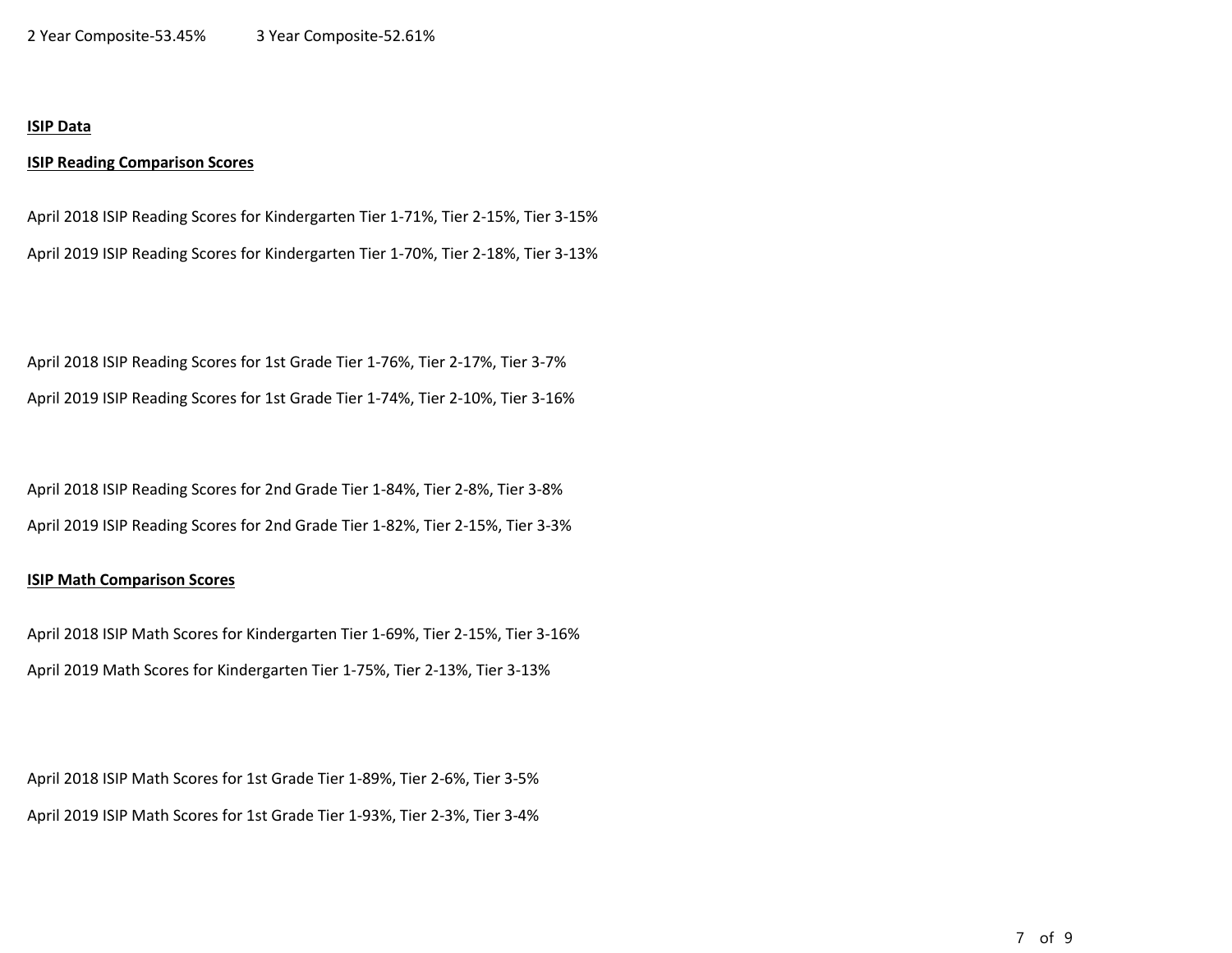April 2018 ISIP Math Scores for 2nd Grade Tier 1-84%, Tier 2-15%, Tier 3-1% April 2019 ISIP Math Scores for 2nd Grade Tier 1-92%, Tier 2-7%, Tier 3-1%

## ISIP Vocabulary Comparison

April 2018 ISIP Vocabulary K-2 Scores 64% Tier I

April 2019 ISIP Vocabulary K-2 Scores 74% Tier I

#### K-1 DIBELS Composite Data

| At or Above Benchmark K-56% |       | 1st Grade-87% |
|-----------------------------|-------|---------------|
| <b>Below Benchmark</b>      | K-23% | 1st Grade-7%  |
| Well Below                  | K-20% | 1st Grade-6%  |

#### Data Dawg

| At or Above Level September | At or Above Level April |
|-----------------------------|-------------------------|
| $K-N/A$                     | 62%                     |
| 1st-50%                     | 94%                     |
| 2nd-79%                     | 75%                     |
| 3rd-55%                     | 66%                     |
| 4th-62%                     | 67%                     |
| 5th-68%                     | 73%                     |